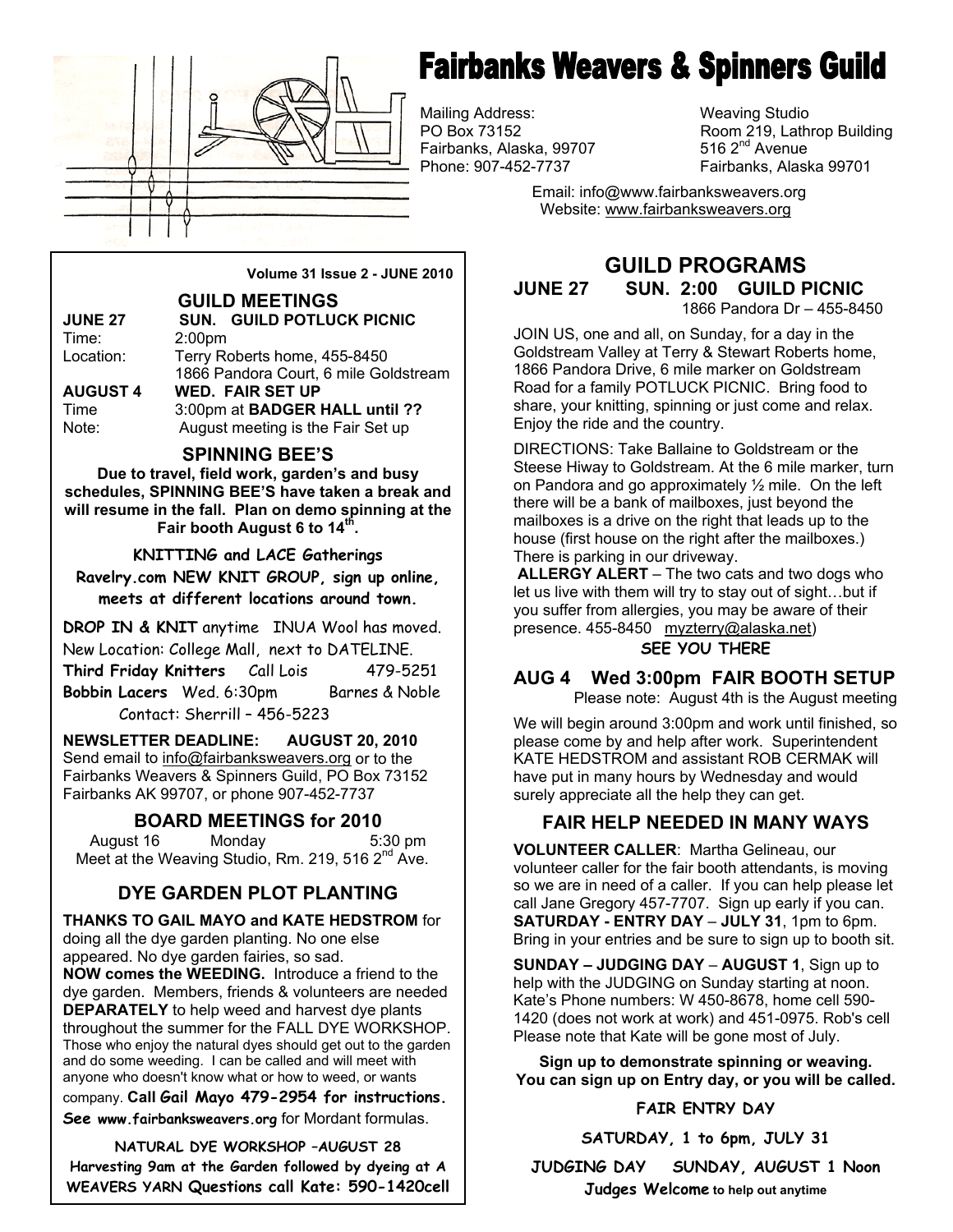

**PLAN THOSE FAIR ENTRIES NOW FAIR ENTRY DAY: JULY 31, 1pm to 6pm Fair Colors: Red, White & Blue Fair Flower: Geranium**

# **MEMBERS IN THE NEWS**

Welcome to new members **CHRIS PELZER,** rejoining after many years of working and now has more free time and **SUE HILL,**  who is interested in learning how to weave. **The Guild** always happy to Welcome new and rejoining members. In 2012 we will celebrate 60 years as a guild. Many members have been with the Guild for over 35 years.

A big **THANK YOU to ANGELA BELL** for weaving a 5shaft spot Bronson pattern for the Qiviut & buffalo Scarf for the raffle.

**MARJORIE REES**, our Australia member will be in town for a short visit, July 13 to26th. She hasn't changed a bit, as active as ever teaching young weavers in Australia.

**LINDE KIENLE** will be celebrating her 70<sup>th</sup> birthday in Germany late June. She returns to Alaska for a September 3 exhibit opening at WELL STREET ART Gallery.

Recent Guild members with exhibition are **HELEN HOWARD & BARBARA SANTORA,** both featured at the HERITAGE HOUSE BED AND BREAKFACE on Cowles Street.

The Farmers Market vendors include **JODI GOUWENS** with baskets **& MOXIE PENDER** with handspun alpaca yarn. **BECKY HAMMOND** has also been seen with handspun mohair yarn.

**KATE HEDSTROM** has been published in the book "Think outside the Sox" with a pattern called "Jungle Socks" featuring the natural dyes logwood, madder, cochineal, garden yellows plus Japanese indigo. I took this picture of them: http://www.knittinguniverse.com/SOX/TOTS\_web.html http://farm4.static.flickr.com/3620/3299779158\_d9118ae7f9.jpg

**PENNY WAKEFIELD** will be exhibiting in FAA'S Climate Change exhibition which opens Sept 3 at the Bear Gallery in Pioneer PK.



| June 26   | Sat. 10-3pm   | Handpainting & Kettle       |
|-----------|---------------|-----------------------------|
|           |               | dyeing workshop for Wool    |
| June 27   | Sun. 2pm      | <b>GUILD FAMILY POTLUC</b>  |
| July 11   | Sun. 1-4pm    | Celtic Garden Tea Party     |
| July 31   | 1pm 6pm       | Entries for the Fair        |
| August 28 | Sat. 9am      | Dye Garden Harvest          |
| Sept. 2   | Thurs. 6:30pm | ART 127: Intro Weaving      |
| Sept. 7   | Tues. 5:30pm  | ART 227: FASHION            |
|           |               | <b>DESIGN: Double Weave</b> |

### **June 26 Sat. Hand-painting &Kettle dyeing Wool Workshop**

Practice several hand-painting and kettle-dyeing methods Experiment with color mixing and create a color sample notebook.

#### Time: 10am-3pm at Calypso Farm

Location: Calypso Farm and Ecology Center Register: Space is limited. Call 451-0691 or www.calypsofarm.org email: calypsosusan@gmail.com. COST—\$50 for Calypso members—you can become a member (by making a donation of any amount) when you pay for the workshop! Plus a \$30 materials fee. Susan Willsrud Calypso Farm Director PO Box 106, Ester, AK 99725

# BASKET WORKSHOPS by JODI *YOU PICK THE DATE AND THE BASKET*

For a minimum of 2 people and with 2 weeks notice, you pick the basket and the date! Call me for options on the classes. CONTACT JODI GOUWENS 474-9144

**July 18-25:** HGA Convergence, Albuquerque NM, "New Visions: Ancient Paths." Schedule, workshop information, and registration form available online. www.weavespindye.org

Members going to HGA's Convergence in Albuquerque NM Martin & Susan Miller, Moxie Pender, Lois Henderson, Terry Roberts, Jay Johnson, Penny Wakefield and probably a couple more. Should be a fun time and definitely warmer.

# **MAKE THIS THE SUMMER TO LEARN SOMETHING NEW**

#### \*\*\*\*\*\*\*\*\*\*\* **GEORGESON BOTANICAL GARDEN SOCIETY**

The Georgeson Botanical Garden Society is having a "Celtic Garden Tea Party" on July 11, from 1-4 PM. For more information call (907)474-6921 or visit our website at www.uaf.edu/snras/gbg/

The GBGarden winter event is called: "Inspiration is GBG, An Artist's Wonderland!" They are asking artists to create pieces based on the garden, any garden, to feature in the show. If you have time this summer to be inspired by plants, please create a piece for the show this winter. It should be a fun event. www.uaf.edu/salrm/gbg/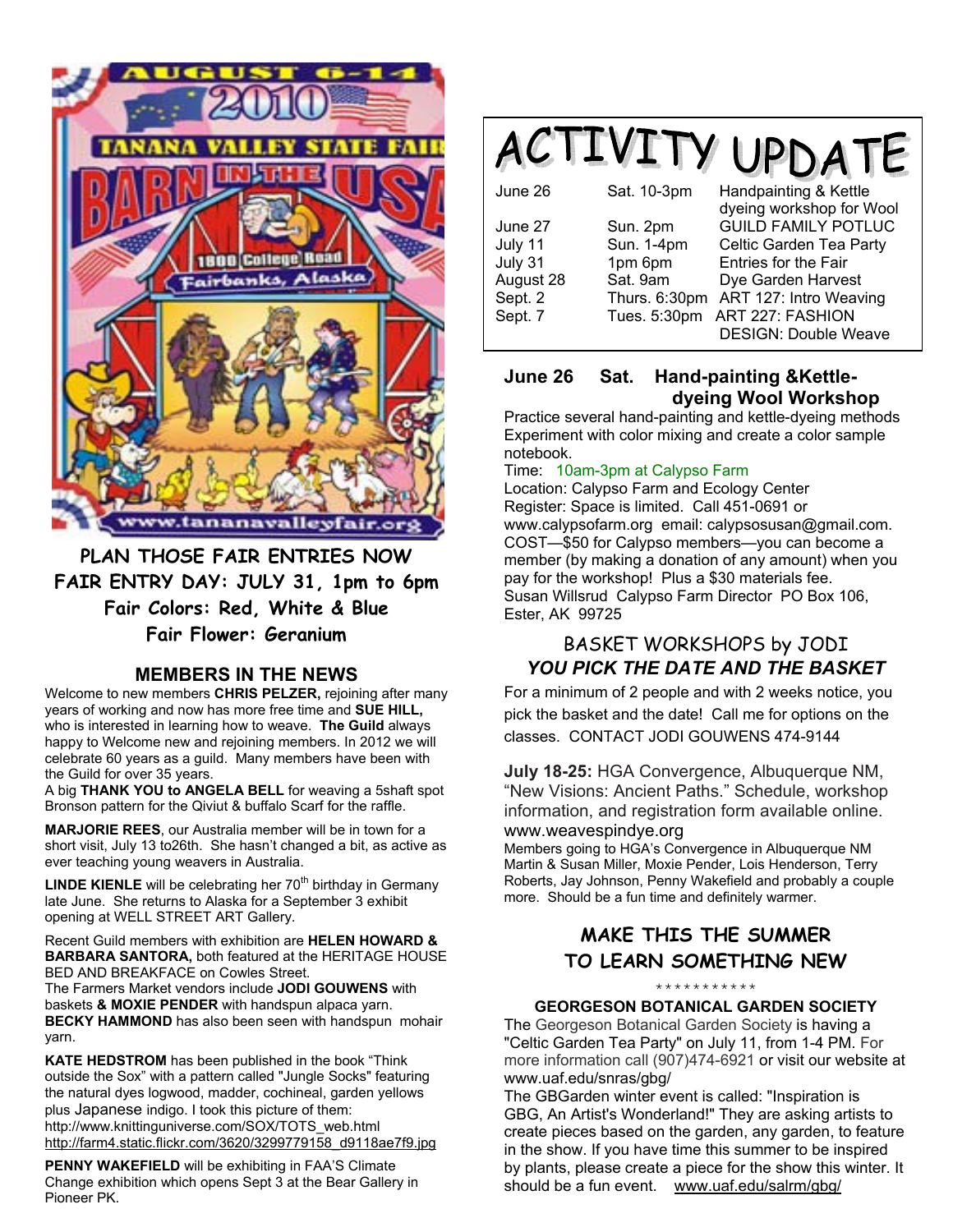# Division 10 **SPINNING AND WEAVING**

**Sponsored by the FAIRBANKS WEAVERS & SPINNERS GUILD** 

**Superintendent: Kate Hedstrom.. 590-1420c,450-8678w Special Preparation:** Exhibitors must indicate on the exhibit tag if item made is from a kit. Include a 3x5 card which describes fiber, materials, and techniques in cases where it is not obvious. Any entry made with Alaskan fleece or wool may be eligible for the Alaska Sheep and Wool Grower's Association Award. Please notify the Superintendent if your entry qualifies.

**For more information about exhibiting in this division, http://www.tananavalleyfair.org/competitiveexhibits/di visions.asp** 

**please refer to the handbook available at the Fair Office and online. http://www.tananavalleyfair.org/competitiveexhibits/d ocuments/10Div10Handbook-vert.pdf**

**ENTRY DAY Saturday, July 31, 1 to 6 p.m. Badger Hall PICK-UP Sunday August 15, 11 to 4 p.m. Badger Hall People's Choice Rosette Class A ------------------------ Woven Clothing**  Lot 1 Accessories Lot 4 Ensemble (2 or more pieces) Lot 2 Tailored garments Lot 5 Other Lot 3 Non or semi-constructed garments **Class B ------------------------ Woven Yardage**  Lot 1 Clothing Lot 2 Household Lot 3 Other **Class C -------------------------Woven Household Goods**  Lot 1 Afghan/throw/coverlet Lot 4 Towels Lot 2 Pillow Lot 5 Upholstered items Lot 3 Table linen Lot 6 Rugs **Class D -------------------------Decorative Weavings**  Lot 1 Miniature (less then 12" x 12") Lot 2 Two-dimensional (flat) Lot 3 Three-dimensional **Class E -------------------------Wet Felting**  Lot 1 Wearable – raw fleece Lot 2 Non-wearable – raw fleece Lot 3 Wearable – knit, crochet, woven Lot 4 Non-wearable – knit, crochet, woven **Class F -------------------------Needle Felting**  Lot 1 Miniatures Lot 2 Pictorial **Class G ------------------------Basketry**  Lot 1 Spoked Lot 4 Coiled Lot 2 Ribbed<br>
Lot 3 Plaited<br>
Lot 6 Combir Lot 6 Combined/other **Class H ------------------------------------------Bobbin Lace**  Lot 1 Torchon – trim and strips Lot 2 Torchon – other Lot 3 Non-torchon – other (e.g. Flanders Lace)  **HANDSPUN DESIGNS – WOVEN OR NON-WOVEN Class I -------- Handspun Clothing**  Use lot numbers listed in Class A. **Class J ------- Handspun Yardage**  Use lot numbers listed in Class B. **Class K -------Handspun Household Goods**  Use lot numbers in Class C. **Class L -------Handspun Decorative Weaving**  Use lot numbers in Class D. **Class M ------ Handspun Skeins** Minimum: 25 yards Indicate method of preparation, include sample of raw material. Lot 1 Wool Lot 6 Down<br>Lot 2 Silk Lot 7 Synthe Lot 2 Silk Lot 7 Synthetic, new fibers (soy, bamboo)<br>Lot 3 Cotton Lot 8 Blends Lot 8 Blends Lot 4 Linen, & baste fibers Lot 9 Novelty Lot 5 Hair **Class N -Handspun Collection** A collection is three items minimum. Indicate method of preparation, include sample of raw material. **Collection Awards** *Applies to ALL collections*  **1st prize ---\$6 2nd prize---\$4 3rd prize -----\$2 Class Champion extra \$2** 

Lot 1 One each of Lot 1 through 7 in Class M

Lot 2 One fiber selection of techniques (novelty) 3 skeins min.

Lot 3 Blend collection, 3 skeins minimum

Lot 4 Handspun/commercial blend

Lot 5 Other

**HAND-DYEING** Commercial or handspun allowed **Class O ------------Synthetic Dyes**  Lot 1 Solid colors Lot 5 Batik Lot 2 Multi-colored Lot 6 Shibori Lot 3 Ikat Lot 7 Collection (3 minimum) Lot 4 Tie-dye Lot 8 Painting on silk **Class P ---------------Natural Dyes**  Use lot numbers listed in Class O.<br>JUNIOR WEAVING AGE 16 AND **AGE 16 AND UNDER** The Junior Grand Champion receives a Rosette, and an additional prize from the Division 10 sponsor: **The Fairbanks Weavers and Spinners Guild.**  Please add the appropriate sub lot letter to the lot number JUNIOR ENTRY DAY Saturday, July 31, 1-6 p.m. Badger Hall **JUNIOR PICK-UP Sunday August 15, 11 - 4 p.m. Badger Hall**  a. Age 7 and under b. Age 8 to 11 c. Age 12 to 16 **Class AA ------------------Woven Clothing – Junior**  Lot 1 Accessories Lot 2 Tailored garments Lot 3 Non or semi-constructed garments Lot 4 Ensemble (2 or more pieces) **Class BB ------------------Woven Household Goods – Junior**  Lot 1 Hot pads Lot 3 Dollhouse pieces Lot 2 Table coverings Lot 4 Other **Class CC -----------------Decorative Weavings – Junior**  Lot 1 Miniature (less than 12" x 12") Lot 2 Two–dimensional (flat) Lot 3 Three–dimensional **Class DD ------------------Handspun Designs – Junior**  Lot 1 Clothing Lot 2 Household goods Lot 3 Wall hangings<br>Class EE ------------------------- Handspun Skeins - Junior **Class EE ------------------------ Handspun Skeins – Junior**  Lot 1 Wool Lot 6 Down<br>
Lot 2 Silk Lot 7 Synthe Lot 7 Synthetic, new fibers (soy, bamboo) Lot 3 Cotton Lot 8 Blends Lot 4 Linen, baste fibers Lot 9 Novelty Lot 5 Hair **Class FF ------------------ Felting – Junior**  Lot 1 Wearable Lot 2 Non-wearable Lot 3 Needle felting **Class GG ------------------Basketry – Junior**  Lot 1 Spoked Lot 2 Ribbed Lot 3 Plaited Lot 4 Coiled Lot 5 Wicker Lot 6 Combined/other **Class HH -------------------------------Synthetic Dyes – Junior**  Lot 1 Solid colors Lot 5 Batik Lot 2 Multi-colored Lot 6 Shibori Lot 3 Ikat Lot 7 Collection (3 minimum)<br>
Lot 4 Tie-dye Lot 8 Painting on silk Lot 8 Painting on silk **Class II ---------Natural Dyes – Junior**  Use lot numbers listed in Class HH. \*\*\*\*\*\*\*\*\*\*\* **DONATIONS NEEDED FOR SILENT AUCTION TABLE** 

Looking for donations for the silent auction table at the fair. If you have something you want to donate, please contact the Studio 452-7737 or the Fair Super, Kate 590-1420c

**LETTERS TO THE GUILD: MESSAGE** from Maureen English regarding a neighbor farmer. A woman named Cat Whitney bought some property by our house and is building a farm on it. She has some wonderful plans related to farming - plants and animals - and already has some sheep, yaks, chickens and ducks as well as a garden and apple trees planted. This lady's farm is a corporation, but is in need of directors and is asking that anyone who may be interested in becoming a board member check out her website and contact her for more info? Blog is at this website: http://turninglightfarm.blogspot.com/